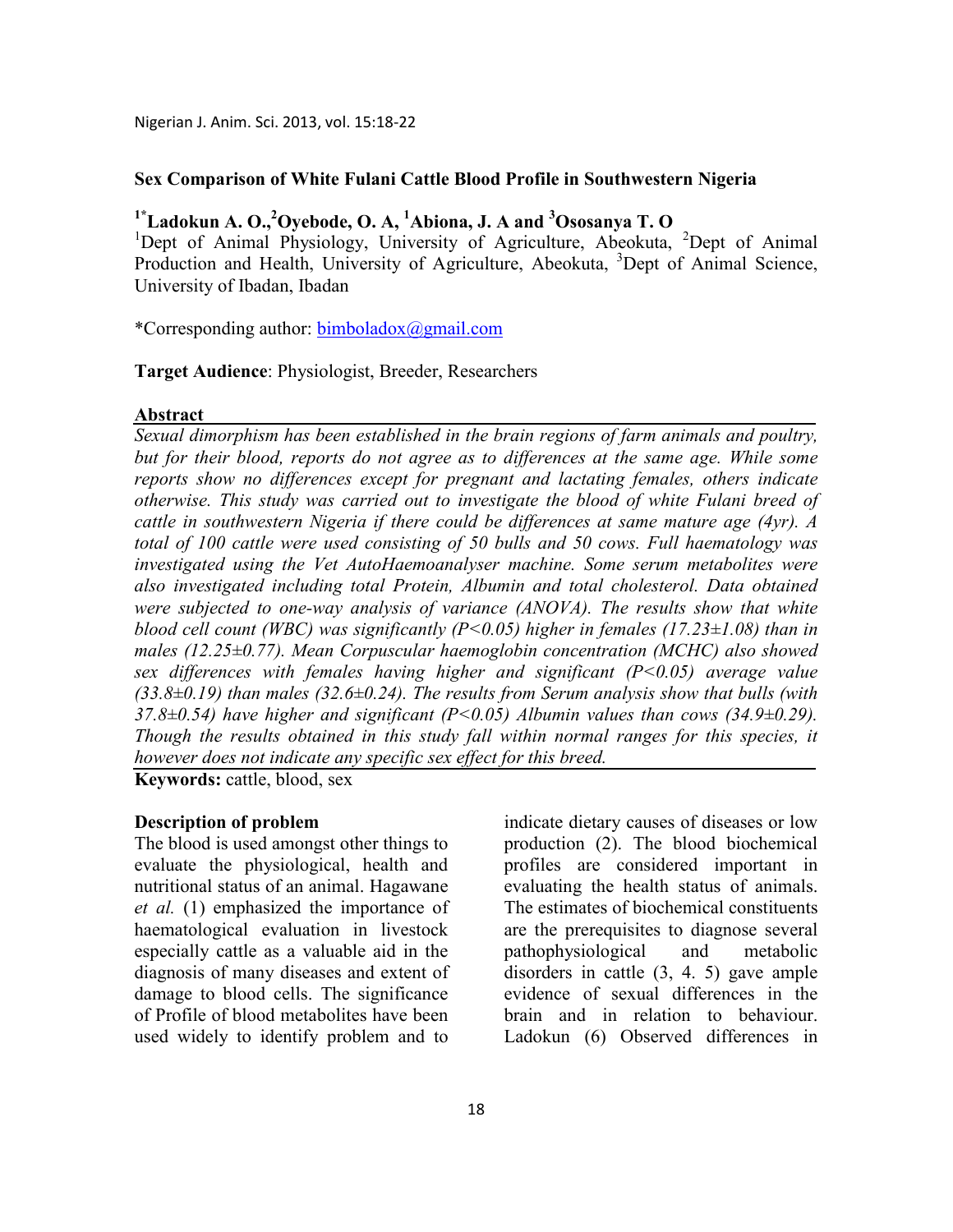swine blood. The present study was undertaken to study the hematological and some of the blood biochemical indices in white Fulani Cattle based on sex.

#### **Materials and Methods**  *Animals*

A total of 100 cattle were sampled from Southwestern part of Nigeria which includes: Ogun, Oyo and Osun states. Sampled animal comprises of 50-bulls and 50 'dry' cows (non-lactating or gestating). Both bulls and cows were of the White Fulani breed. These animals were owned by traditional Fulani herdsmen who have settled in these areas for 3 to 10 years. These animals were fed on natural feed. Salt licks were also provided in some farms to boost minerals and vitamins supplementation.

# *Blood collection and Analysis*

Animals were randomly selected from each herd and bled from jugular vein venipuncture and blood collected into heparinized and non heparinized bottles. The former was for haematology, while the latter was used for serum analysis. Age estimation during sampling was done by dentition. Haematological analysis was done using the Mindray (BC-2800 Vet) autohaematology analyser at the Animal Physiology Laboratory, Federal University of Agriculture, Abeokuta.

### *Serum analysis*

Serum analysis for Total protein (7), Albumin (8), Total Cholesterol (9), Triglyceride (10), Urea by the method of (11), Creatinine by the method of (12), Serum Alanine Transaminase (SALT) and Serum Aspartate Transaminase (SALT) was by Spectrophotometry (13) using the appropriate reagent kits by Randox..

# *Statistical analysis*

Data obtained were subjected to one way analysis of variance (ANOVA) using SAS, 2001 package (14). Significant means were separated using the Duncan test of the same software.

# **Results and Discussion**

The results of the haematology of white Fulani cattle are shown in Table 1. For haematology, sex difference was only observed for white blood cell count (WBC) with cows having a significantly (P<0.05) higher average value  $(17.23 \pm 1.58)$  than bulls  $(12.25 \pm 0.77)$ . Sex difference was also observed for mean corpuscular haemoglobin concentration (MCHC) with females also having higher and significant  $(P<0.05)$ average values  $(33.84\pm0.19)$  than bulls  $(32.69 \pm 0.24)$ . All other parameters for haematology were similar between cows and bulls. For Serum biochemical parameters (Table 2), only albumin was significant for sex, with bulls having higher and significant  $(P<0.05)$  average value  $(37.84\pm0.54)$  than cows  $(34.98\pm0.29)$ .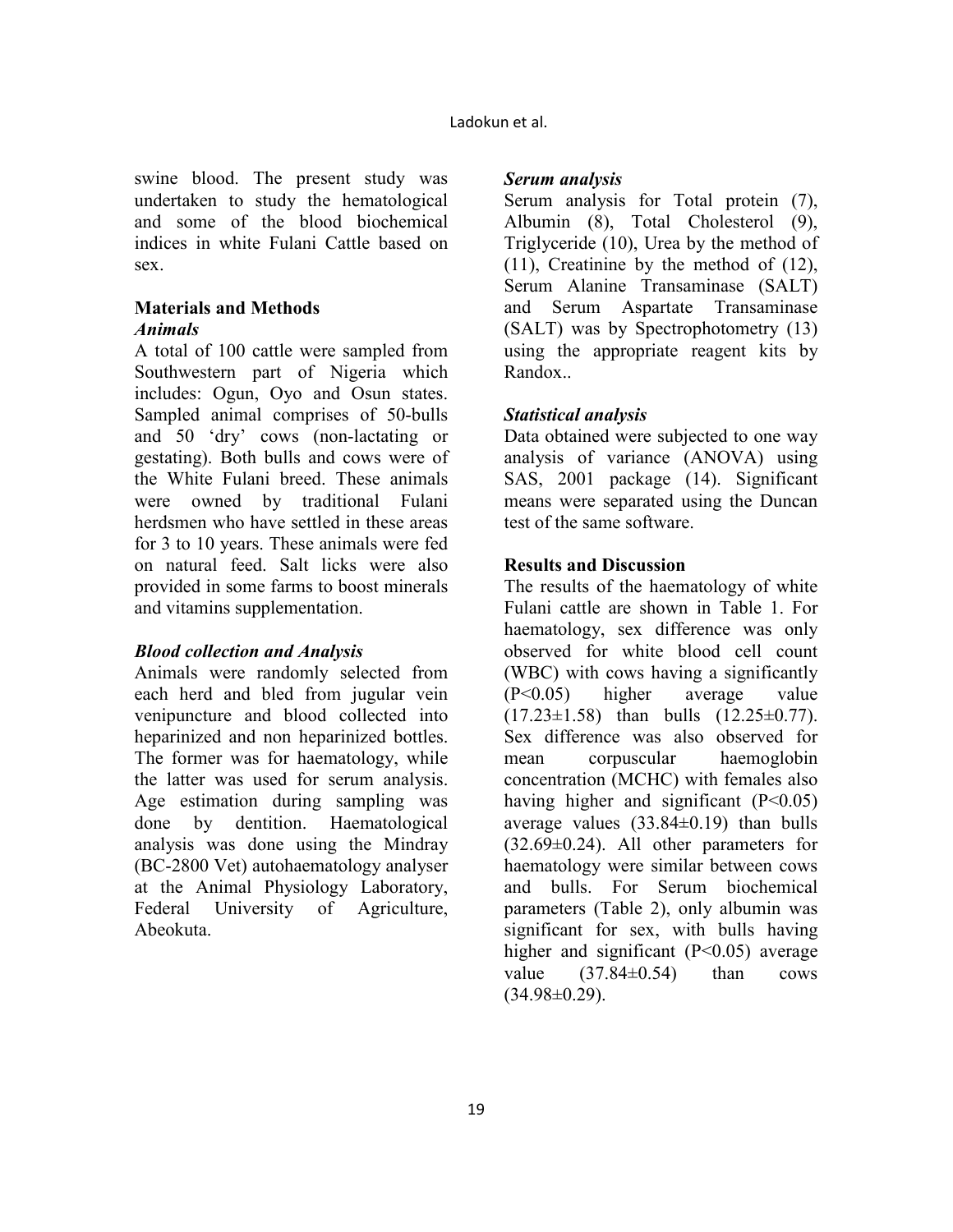| Table 1: Effect of Sex on the Haematological Parameters of White Fulani Cattle |  |
|--------------------------------------------------------------------------------|--|
| reared in South West Nigeria                                                   |  |

|                         | <b>Sex</b>         |                    |
|-------------------------|--------------------|--------------------|
| Haematological indices  | Female             | Male               |
| $PCV$ $(\%)$            | $28.83 \pm 1.52$   | $33.33 \pm 2.03$   |
| Hb(g/dl)                | $9.75 \pm 0.53$    | $10.80 \pm 0.69$   |
| WBC $(x10^{9}/1)$       | $17.23 \pm 1.58^a$ | $12.25 \pm 0.77^b$ |
| RBC $(x10^{12}/1)$      | $6.65 \pm 0.24$    | $7.08 \pm 0.32$    |
| MCV(f)                  | $42.82 \pm 1.14$   | $45.72 \pm 1.14$   |
| MCH (g/dl)              | $14.66 \pm 0.36$   | $15.11 \pm 0.48$   |
| MCHC (g/dl)             | $33.84 \pm 0.19^a$ | $32.69 \pm 0.24^b$ |
| Neutrophils $(\% )$     | $59.92 \pm 2.03$   | $53.17 \pm 2.69$   |
| Lymphocytes $(\% )$     | $38.92 \pm 2.03$   | $45.83 \pm 2.79$   |
| Monocytes $(\% )$       | $0.92 \pm 0.36$    | $0.67 \pm 0.31$    |
| Eosinophils $(\% )$     | $0.25 \pm 0.18$    | $0.25 \pm 0.18$    |
| (%)<br><b>Basophils</b> | $0.00 \pm 0.00$    | $0.00 \pm 0.00$    |

abc: *means with different superscript vary significantly (P<0.05)* 

PCV – Packed Cell Volume HB – Haemoglobin WBC – White Blood Cell MCV – Mean Corpuscular Volume MCHC – Mean Cell Haemoglobin MCHC – Mean Cell Haemoglobin Concentration

All other blood biochemical indices examined were similar for cows and bulls. The results obtained in this study falls within the range of values for bulls and non-lactating and non-gestating cows as outlined by 15. The reports by other workers (1, 16, 17, 18, 19, 20.) were only for lactating cows at different stages, without sex comparison while others were on disease challenge. Sekoni *et al.*

(21) worked on plane of nutrition especially protein. Rekwot *et al.* (22) also considered the effects of breed and sex in swine species. Though the values observed in this study fall into estimated ranges, they do not indicate specific sex differences, except for WBC (total). However, WBC differential does not support sex differences (20).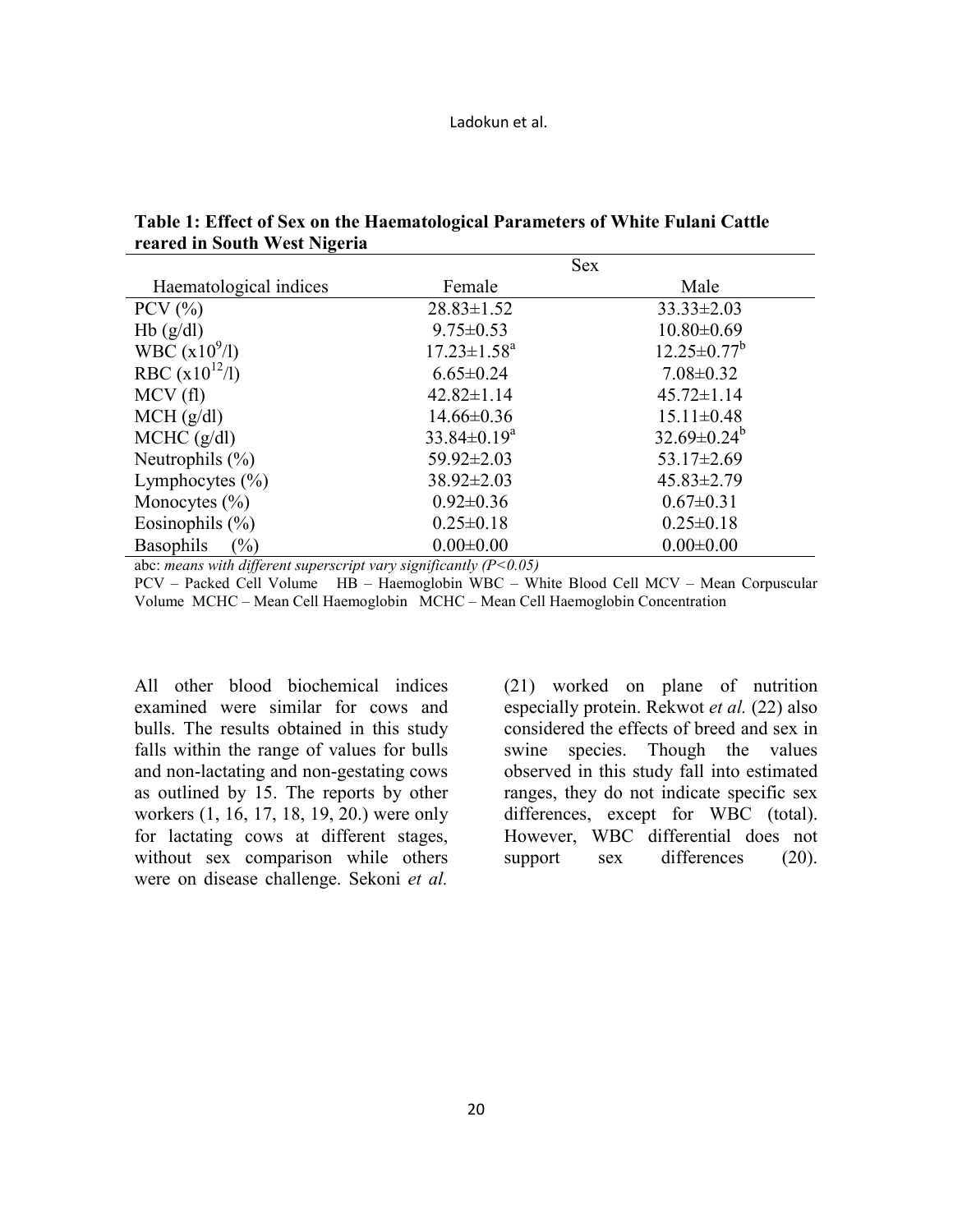|                         |                    | <b>Sex</b>                    |  |
|-------------------------|--------------------|-------------------------------|--|
| Serum indices $+$ Unit  | Femle              | Male                          |  |
| Total Protein mg/dL     | $75.25 \pm 2.24$   | $77.28 \pm 1.02$              |  |
| Albumin $g/100ml$       | $34.98 \pm 0.29^b$ | $37.84 \pm 0.54$ <sup>a</sup> |  |
| Globulin $g/100ml$      | $40.25 \pm 1.95$   | $39.44 \pm 0.48$              |  |
| Total Cholesterol mg/dL | $138.44 \pm 8.53$  | $131.25 \pm 2.52$             |  |
| Triglyceride mg/dL      | $112.47\pm8.85$    | $102.24 \pm 2.52$             |  |
| Urea mg/dL              | $28.42 \pm 1.27$   | $29.35 \pm 2.15$              |  |
| Creatinine mg/dL        | $0.99 \pm 0.29$    | $0.98 \pm 0.27$               |  |
| $SAST \mu L$            | $35.58 \pm 3.73$   | $41.00 \pm 5.85$              |  |
| SALT <sub>uL</sub>      | $15.00 \pm 1.99$   | $18.92 \pm 2.32$              |  |

# **Table 2: Effect of Sex on Some Serum Indices in White Fulani Cattle reared in South West Nigeria**

abc: means in the same row differently superscripted differ significantly (P<0.05) SAST: Serum Aspartate Transaminase SALT: Serum Alanine Transaminase

#### **Conclusion and Application**

It can be concluded from this study, that for white Fulani cattle at 4 years of age reared in South west Nigeria, there are similarities in sexes for the haematology and some serum biochemical values.

#### **References**

- 1. Hagawane, S. D, Shinde, S. B, and Rajguru, D. N (2009). Haematological and Blood Biochemical Profile in Lactating Buffaloes in and around Parbhani city. *Veterinary world* 2(12):467- 469
- 2. McDowell, L.R. (1992): Minerals in animal and human nutrition. Academic Press, Inc San Diego, California
- 3. Adejumo, D.O., Sokunbi, O.A. and Ladokun, A.O. (2005): Sex differences in acetylcholinesterase activity and total protein in the brain and hypophyses of the Red

Sokoto bucks and does. *Asset series A5(1):* 121-127

- 4. Arnold, A. P. (1980). Sexual differences in the brain. *American Scientist* 68(2):165-173
- 5. Arnold, A. P. and Schlinger, B. A 1993. Sexual differentiation of Brain and Behaviour. The Zebra Finch is not just a flying rat. *BrainBehav. Evol*. 42:231-234
- 6. Ladokun A O. (2006). Exogenous hormonal regulation of growth rate, fertility and blood profile of large white pigs. PhD Thesis University of Ibadan, Ibadan. Nigeria pp 280
- 7. Doumas, B. T. Standards for total serum protein assays-a collaborative study. 1975. *Clin. Chem.* 21:1159
- 8. Doumas, B. T. and Biggs, H. G. 1972. Determination of Serum Albumin. In standard methods of clinical chemistry, vol. 7, edited